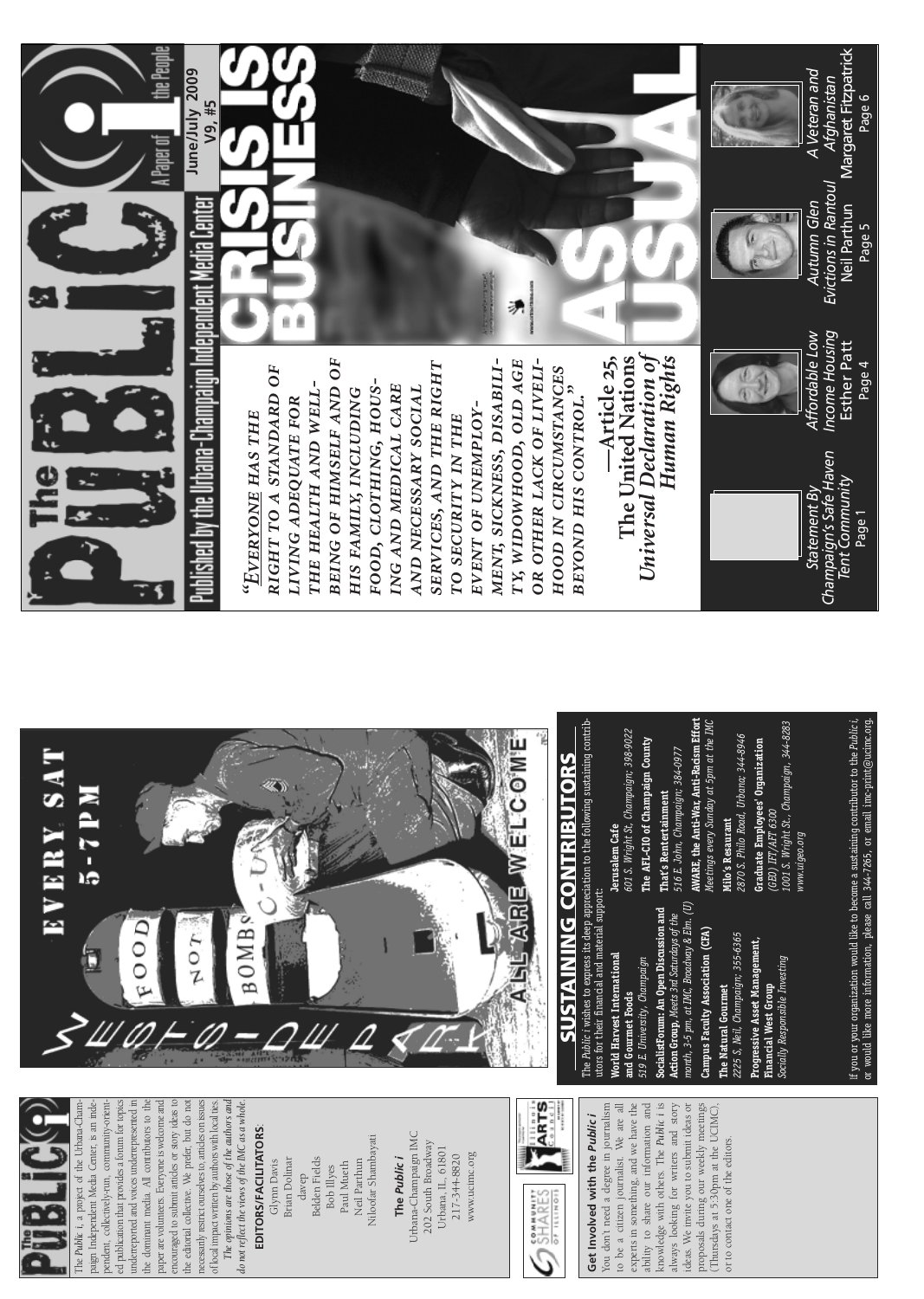

*This document is a collective effort of the Safe Haven Tent Community and its supporters!*

A small tent community has formed in Champaign, and with it, a growing constituency of support from the citizens of Champaign County. the Safe Haven Tent Community (SHTC) arose in response to a practical need for a livable solution to the housing crisis in the local area. The members of the group and their supporters aim to address the housing problem from the position of people living in homelessness. This group has banded together out of the need to provide respect, security, and wellbeing for each other.

The community began in a vacant lot adjacent to the Catholic Workers' House's back yard. The group organized itself following a series of discussions among the members of the provisional tent community, as well as the workers, committee members, and volunteers at the Catholic Workers' House. The group is comprised of a handful of individuals who camp together out of friendship and concern for each other's safety and well being. The SHTC provides a safe, temporary community-oriented space for the people of this city on an abandoned piece of land.

There are resources available to the homeless in Champaign County that deserve appreciation and recognition. However, some of the area shelters have lengthy waiting lists, some lack enough space to accommodate families, and some, at times, are unsafe. The SHTC has been created, in part, in reaction to the inability of the county to supply enough resources to local shelters.

SHTC provides a relative safety for the homeless. Living without shelter on the streets is a constant struggle. Our homeless women and men risk their campsites, their possessions, and their lives by being alone out on the streets. They are denied their dignity and respect by having to hide in public spaces. Their campsites and living spaces, once discovered, are often removed or destroyed.

However, camping in the city, as an alternative to being on the streets alone, is considered illegal. This creates a dilemma not only for the community at large, the city government, and the service providers, but also for the people who live in tents. Dismantling the SHTC, amounts to denial of safety and security to individuals because of their socioeconomic status. People would still have to camp in the city but would be alone and more vulnerable to hardships and would have to negotiate with the city alone rather than collectively. Homeless people are citizens too and their safety needs to be protected.

The Champaign County SHTC will continue to operate as an autonomous decision-making body in order to refine a sustainable living practice. The group's members make decisions as a collective in roundtable discussions and live by the bylaws following the precedence set by Dignity Village, a sustained tent community based in Portland, Oregon.

The project has recently become public because of an

encounter with the Champaign Police Department. A network of affinity and solidarity from the Champaign-Urbana Community has become a key component of the SHTC's endeavors. There is a hope within the SHTC that support for the existence, continuation, and improvement of this project can be generated, not only from the Catholic Workers' House, but also from efforts in the larger community of Champaign County. There are institutions, collectives, special interest groups, and individuals working on the housing issue in Champaign, whose involvement and assistance would make a difference to the vitality of the TC.

### **Statement By Safe Haven Tent Community**

On the night of June 8, 2009, Leigh Estabrook, a member of St. Jude Catholic Workers House Steering Committee, contacted the Residential Volunteers of the House to inform them that the Champaign Police were coming to investigate the nature of complaints made by the neighbors about late-night disturbances. In response, Jesse Masengale, a homeless man staying at the SHTC, contacted the officer, who had previously called Leigh, to further inquire into the situation. He was warned that the Champaign Police were going to stop by later that night. The officer informed Jesse that his intention was to "make sure there was no loitering or camping on any of the properties adjacent to the Catholic Worker House (CWH)."

Hoping that the Champaign Police Department would

be willing to engage in an open and honest dialogue, and maybe even lend a sympathetic ear to the situation, SHTC decided it would speak with the officer and ask for his advice, as to where the community could legally relocate. Jesse called the officer, told him the SHTC would like to talk, and then informed him of being at the CWH. No permission was given to any officer to step foot on the property. Two officers showed up on foot around 9:10 p.m., with bright flashlights and a video camera. Initially, they stayed on the parking lot directly south of the two houses that are part of the CWH.

It was immediately clear that there wasn't going to be any dialogue. The two officers shined their flashlights into people's faces and scanned the edges of the property with the video camera, as if investigating a criminal activity. "We simply wanted to talk rationally and discuss our options as to where we could sleep legally that night," said a member of the SHTC. The first thing one of the officers did was to call out by name, a member of the SHTC, a well-known friend and guest of the CWH because of his status as a "sex offender."

Then they asked who called. Jesse spoke up. They asked him his age. Jesse answered 22. Then Jesse simply asked, "Where can we go to sleep tonight?" Ignoring the presence of females in the group, the officer with the camera asked, "Why haven't you tried the Times Center or Salvation Army?" neither of which accepts women. There were several different responses to the question because each person had their own particular reasons why they didn't or were unable to seek assistance from local shelters. Then Jesse said, "Some of us don't have that option." The officer ignored the conversation and began to film some of the personal belongings of another homeless man who was not part of the SHTC but had placed his belongings on the property east of the parking lot.

The officer in charge stepped on the CWH's property

and continued to film. Kenny Bishop and Chris Watson, two residential volunteers, asked the officer why he was proceeding onto the property and questioned his arrogant and demeaning attitude. The officer was then asked if he had a warrant to be on the property or to film the property without consent to a video search. Chris Watson then stated that the CWH did not consent to the video search of the property. The officer who was video taping claimed he was given permission and "can do what he wants." In response, Jesse stood in front of the camera, blocking the lens with his hand, while others questioned the legality of the officer's actions.

After two verbal attempts to stop Jesse from blocking the camera, the officer jokingly asked his partner, "Would this be considered obstructing a peace officer?" As Jesse continued to be in the way of the camera, the officer snapped into frustration, turned off the camera, and grabbed Jesse by the arm and pulled him onto the adjacent property. While he was being detained, Jesse told everyone "to stay together and not let the officers push them around." The same officer said, "What now? I'm pushing you" and he gave a light shove to the small of Jesse's back.

Wanting to document the behavior of the officers, Jesse said to Chris, "Take this; it has a camera;" he got his cell phone from his pocket and threw it to Chris who caught the phone. The other police officer said to his partner, "Oh, did you see that? He threw that phone at my head; that's assault." The officers became more aggressive, taking out their batons as they put Jesse in an arm-bend using one of the batons. Jesse did not once resist the officers or show any force that would make such aggression necessary. Chris followed Jesse and the police to record the actions of the officers who kept telling Chris to get back and that he wasn't allowed to follow them; they also threatened him with a ticket. One of the officers came towards Chris with his baton ready to strike. After Jesse was in the patrol car, the baton-wielding officer apologized and clarified that following an officer too closely implied a threat. After washtching from a distance, some of the witnesses started off in the general direction to look for Jesse, Chris, and the officers. They were informed by an observer, who eats regularly at the Soup Kishtchen, that the car was parked at Central Illinois Bank parking lot, two blocks from the house, and that the officers had one of the two men already in custody. Members of the SHTC and CWH, along with friends, arrived at the parking lot to voice their concern and provide witness to the situation. Chris had requested to speak to the officers' sergeant concerning the legality of the video recording.

At this point, the officers stopped being aggressive and quickly performed a city arrest for Jesse, charging him with assault and obstructing a peace officer. They gave him a notice to appear in court on the 28 of July at 9:00 a.m. in Court Room F.

The officers did nothing to help or advise our homeless community.

Inquires can be directed to cu.tenshtcommunity at gmail.com

#### **Incident Report, submitted by SHTC on Monday, June 11th, 1:30pm**



SHTC attends the rally against state services budget cuts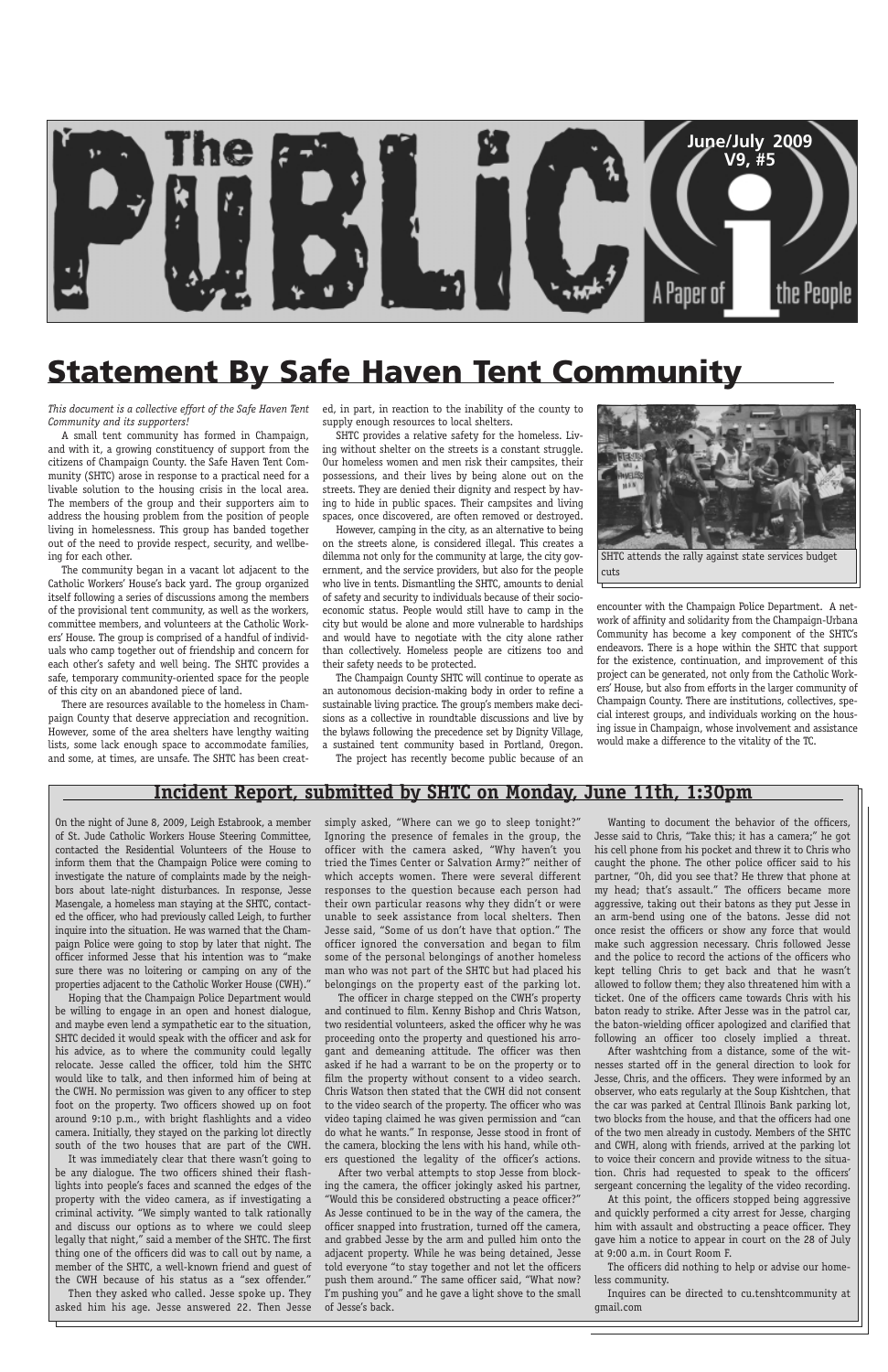2 • the *Public i* www.ucimc.org / www.publici.ucimc.org **June/July 2009**<br>**COMMUNITY FORUM** 

WASHINGTON—June 26, nearly 80% of homeless service and advocacy agencies report that at least some of their clients became homeless as a result of a foreclosure, and one in five estimate that more than 40% of their clients became homeless because of a foreclosure. These data are among the results of a nationwide survey of local homeless providers conducted by national housing and homeless organizations and released as a joint report by the National Coalition for the Homeless, the National Low Income Housing Coalition (NLIHC), the National Alliance to End Homelessness, the National Health Care for the Homeless Council, and other national organizations. The report, titled Foreclosure to Homeless 2009: The

Forgotten Victims of the Subprime Crisis, will be released at a press conference on Friday, June 26. Details are below.

The findings of the report are based on the survey responses of 178 local homeless service providers from all regions of the country. Respondents were asked to report the numbers of their clients who became homeless as a result of foreclosure, as well as about the coping strategies of families and the services and protections available to

evicted families at the state and local levels.

The report also examines related factors that contribute to foreclosures and homelessness, including health care costs and whether or not the family has access to legal assistance. In addition, policy recommendations that would assist both homeowners and renters facing foreclosures are provided. An appendix lists survey questions and the names of local service providers that responded.

"The results of this survey make clear that foreclosures are a major factor in the increase of homelessness in the United States," NLIHC President Sheila Crowley said.

Sponsoring organizations of the report are: National Coalition for the Homeless, the National Health Care for the Homeless Council, the National Alliance to End Homelessness, the National Association for the Education of Homeless Children and Youth, the National Law Center on Homelessness & Poverty, NLIHC, and the National Policy and Advocacy Council on Homelessness.

### **Foreclosures Lead to Homelessness for Many**

*From National Low Income Housing Coalition*

On June 11, the Mahomet Seymour Education Association (MSEA) held a press conference to gain public support for their opposition to Mahomet Seymour teaching staff being asked to perform medical and health services as a condition of their employment, instead of these services being provided by medically licensed personnel.

At the start of the 2008–2009 school year, MSEA attempted to discuss mental/medical protocols and procedures with the school board and building administration. Some of those procedures could include catheterization, insulin injections, and diapering. The district has consistently refused to bargain the issue with the union.

This failure means that the district is not following best practice on the issue and may possibly be violating the law. The Illinois Department of Health Care and Family Services Handbook for Local Education Agencies is very clear that only licensed nurses can perform the procedures that Mahomet teachers are currently required to do. The Illinois Nurse Practice Act states, "A registered nurse shall not delegate any nursing activity requiring the knowledge, judgment and skill of a licensed nurse to an unlicensed person, including medication administration." Best practice is to have a nurse provide medical procedures and services.

It would also be best practice for the district administration to openly bargain the issue with MSEA, since this issue relates to a condition of worker employment. To achieve these goals, MSEA has filed a grievance against the administration.

Approximately 25 MSEA members and concerned citizens addressed the school board at the June 22 meeting. Each speaker demanded that the board negotiate and not procrastinate any further, in order to get a health policy in place that respected MSEA workers and gave children the best medical service possible from licensed professionals. However, the school board notified all in attendance that the board's legal counsel advised them not to discuss the medical service issue until the grievance process had run its course.

Second grade teacher Pam Halm summed it up, "The teachers in our district have been hired to teach children of all ages and all abilities with all sorts of needs. Our doors are open to all children because we believe that all children can and will learn. This entire medical issue really boils down to making sure a licensed, qualified person is performing these procedures on our students. We have a full-time school nurse. If she is unable to provide the medical services that our students require, then additional nursing personnel should be hired. This is not about teachers and aides not wanting to go the extra mile for students. That already happens every single day here in Mahomet. Teachers and aides should be teaching, and nurses should be providing medical services."

THEY ARE SO CONTENT TO CONTROL YOUR LIFE ...



BUT WHY WOULD YOU LET THEM DO IT

THEY DESTROYED OUR LIVELIHOOD, RAVAGED THE EARTH<br>THAT FEEDS US AND POISONED THE AIR WE BREATHE...<br>AND THEY WANT US TO TRUST THEM TO FIX IT?

THEY HAD THEIR CHANCE. NOW IT'S OUR TURN.

## **SEPTEMBER 24-25 2009** THE G-20 SUMMIT<br>PITTSBURGH, PA

WITH ALL THE BASTARDS IN ONE PLACE, IT'S TIME WE FIGHT BACK FOR REAL FOR MORE INFO: RESISTG20.ORG E-MAIL: INFO@RESISTG20.ORG

### **Mahomet Seymour Teacher Union Struggle**

*By Neil Parthun*



*Neil Parthun is a Social Studies teacher at J. W. Eater Jr. High School in Rantoul.*

#### **THE PEOPLE'S COMMUNITY POTLUCK**

#### **Sunday, July 5 & August 2 6–8 PM, Independent Media Center, 202 South Broadway, Urbana**

The idea behind the Peoples's Community Potlucck, a food-sharing communal gathering to discuss the economic and social problems in our community. The intention is to harness the talents and resources of local organizations and individuals to improve the conditions of working people, unemployed people, poverty-stricken people, and those who are physically or mentally unable to care for themselves. Given the sorry state of the economy and government economic policy over the past 8 years, which has been most concerned with the well-being of the very wealthy, and given the dismal state of Illinois' government and economy, organizations and individuals at the grass-roots level are going to have to use social consciences and talents to find ways of supporting the most vulnerable people in our communities. Additionally, we will have to pressure government at all levels to support an economy "for and by the people," rather than for and by the already extremely well-off. We cannot just rely on the new administration to turn things around. There must be pressure from the bottom up. We envision new local Social Forums as a stimulus for coordinated action and communication for a democratic, egalitarian political-economy. Movement and organizational activists are welcome to come and share their ideas and food with other socially conscious activists.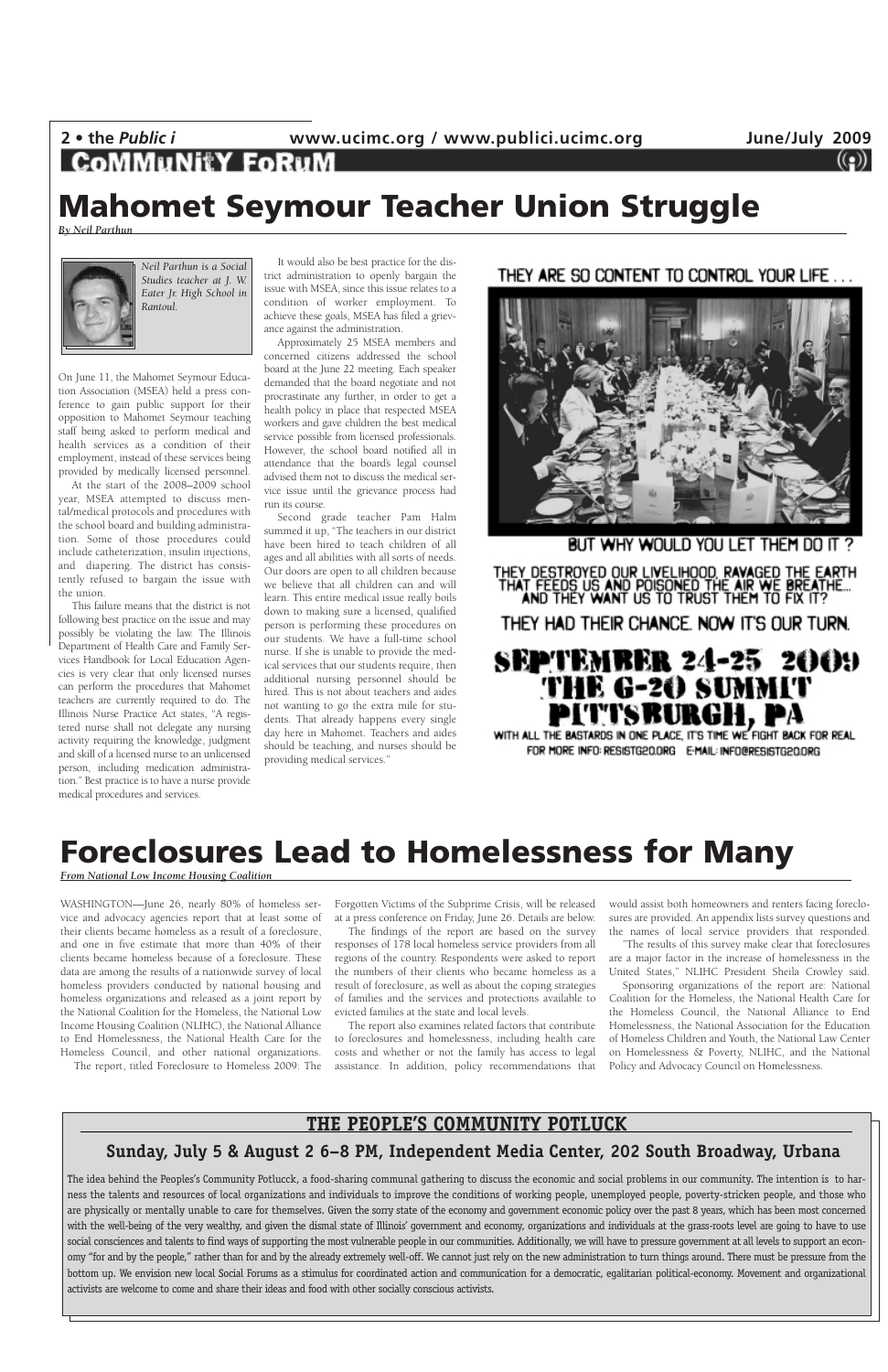## **June/July 2009 www.ucimc.org / www.publici.ucimc.org the** *Public i* **• 3**

A press conference was held at the Independent Media Center on June 25, 2009, where community leaders spoke out about the police shooting of Toto Kaiyewu, a medical student from Carbondale. When Kaiyewu, who is black, was passing through Villa Grove, a former "sundown town," his car was deemed suspicious and followed by a local cop. A chase ensued that ended with police gunning him down on I-74.

Those who addressed the media charged racial profiling. They included (from left to right) Patsy Howell, reading a statement from the Muslim American Society, Tracy Parsons, who called the actions of the authorities "deplorable," Erma Bridgewater, long-time community activist, and Aaron Ammons of CU Citizens for Peace and Jus-

tice, who called for changes to make this "more than just another black male killed by the police."

This response came the day after a coroner's inquest ruled the death was a "justifiable homicide." When independent media members moved to interview jurors after the inquest, they were interrupted by Vermilion County Coroner Peggy Johnson who told jurors they did not have to talk to the media. I insisted that jurors have a right to talk to media and he was subsequently escorted out of the building by Sheriff Patrick Hartshorn. Asked if he would like to see a press badge, the Sheriff said, "I don't care if you have a press badge." In 2007, I was kicked out of a press conferencewithout explanation by Champaign Police Chief R.T. Finney.

A public screening of videos from the Villa Grove squad car and with officers involved will be held at the IMC in July.

### **Community Leaders Speak Out On Toto Kaiyewu Case**

*by Brian Dolinar*

### **Tiller Memorial at Federal Courthouse in Urbana**

*By Brian Dolinar*



On Saturday, June 6 at 10 a.m., a memorial was held at the federal courthouse in Urbana to correspond with the funeral of Dr. George Tiller in Wichita, Kansas and similar memorials that were held across the country. On Memorial Day, Tiller was gunned down at his church by an anti-

abortion activist in what many are calling a vicious act of domestic terrorism. In Urbana, a group of approximately 25 people gathered to honor Tiller and take a stand for women's reproductive rights.

Growing up in Wichita, I remember the summer of 1991 when Operation Rescue kicked off its so-called "Summer of Mercy" by protesting Dr. Tiller's clinic. Tiller had become a lightning rod for the movement for his providing of late-term abortions. At the church where my now wife (who was then and remains pro-choice) was attending, youth were being recruited to lie down in the road and block traffic along Kellogg Avenue. Two of my close friends received abortions from Dr. Tiller. After he was killed, one of them wrote, "I love Dr. Tiller. He was an angel, a warrior, a zen-like human who cared about people—women especially. He performed my abortion when I was 17 and it saved my life. Dr. Tiller saved my life and the lives of countless women by helping them help themselves. Blessings to him and his family and all of us who care about Reproductive Justice." Lisa is now the mother of two beautiful children and lives in Washington D.C.

Another friend of mine who had an abortion from Dr. Tiller is currently a jazz critic for NPR, has written two books, and is a free spirit who divides her time between Brazil and Colorado.

I still have many friends and family who live in Wichita. My mother recently told me the story of how when she worked at a local jewelry store, Mrs. Tiller used to come in to have her jewelry cleaned. One of my mother's co-workers refused to wait on Mrs. Tiller.

My mom also told me the story of Mary Logan, more than 90 years old, who grew up with my grandfather in a

small coal mining community in southeast Kansas and was a high school teacher in the Wichita public schools. She had a young George Tiller as a student and said, "He was one of those kids I wish I had a whole room full of." Throughout the years, he called to check in with her. He was, she said, "just perfect in every way."

Others at the memorial in Urbana had their own stories to tell. Ashley Price, who was nine months pregnant, came to show her support. She told me:

"I'm nine months pregnant. In fact I'm due on Monday and I've always been pro-choice. I'm pregnant with a girl. I want her to have the same choices I did. She was a chosen pregnancy and the only reason why I haven't needed an abortion is because I have had adequate access to contraception. I think abortion rights are tied to all reproductive rights. There are forces in this society that want to limit how and where a woman can birth. I'm planning a home birth which is not exactly legal in this state. It's legal for me to give birth at home, but it's not legal for a practitioner to be at my birth. But we still do it." Kristin Ehrenberger just completed her first year of medical school and complained about the lack of training in abortion procedures. She wore a white coat to the memorial and explained why: "I came as a medical student because I didn't want the medical establishment to be unrepresented. There are in fact students, doctors, nurses, and other people who see abortion and similar procedures as legitimate, entirely legal, and, unfortunately, sometimes necessary medical procedures. I want the community to see that, which is why I wore my white coat. I didn't want us to be invisible." I also spoke with Heather Ault, an artist and graduate student, who organized the event. I asked what compelled her to call people together. She said: "I was contacted by a friend who asked if there were any vigils in town for Dr. Tiller's death. I didn't know of any, others didn't know of any. So I thought, well there's no reason why I couldn't just step forward and get something organized. I emailed some folks and that just snowballed. Before I knew it we were having this vigil today. I'm just

learning this week about Dr. Tiller's life. It's amazing to me how much of a hero he was to so many people within the medical community, within the social justice community. He touched so many women's lives all around the world. It's an inspirational story. I think he deserves to be honored. We want to share our prayers and our thoughts with his family. We want to let people know that this is an injustice we need to be aware of and talk about."

There was an officer from Homeland Security assigned to the memorial which took place with no incidents. At least 45 vigils were reported to have been organized in 24 states.

Prosecutors have still not decided whether Tiller's murderer, Scott Roeder of Kansas City, will be charged with a hate crime or an act of domestic terrorism. A judgeraised his bond to \$20 million after he made threatening statements to the Associated Press.





The Tiller memorial at the Urbana Federal Court House

### **The Odyssey Project**

A free college-accredited course in the humanities offered to adults living on low incomes in Urbana-Champaign.

Join us this fall for classes in Art History, History, Philosophy, and Literature taught by University of Illinois faculty.

> APPLICATIONS DUE AUGUST 3 TO FIND OUT MORE CALL (217) 244-3344

The Odyssey Project in Urbana-Champaign is sponsored by the Illinois Humanities Council, the Illinois Program for Research in the Humanities, the Bard College Clemente Course in the Humanities, and the University of Illinois.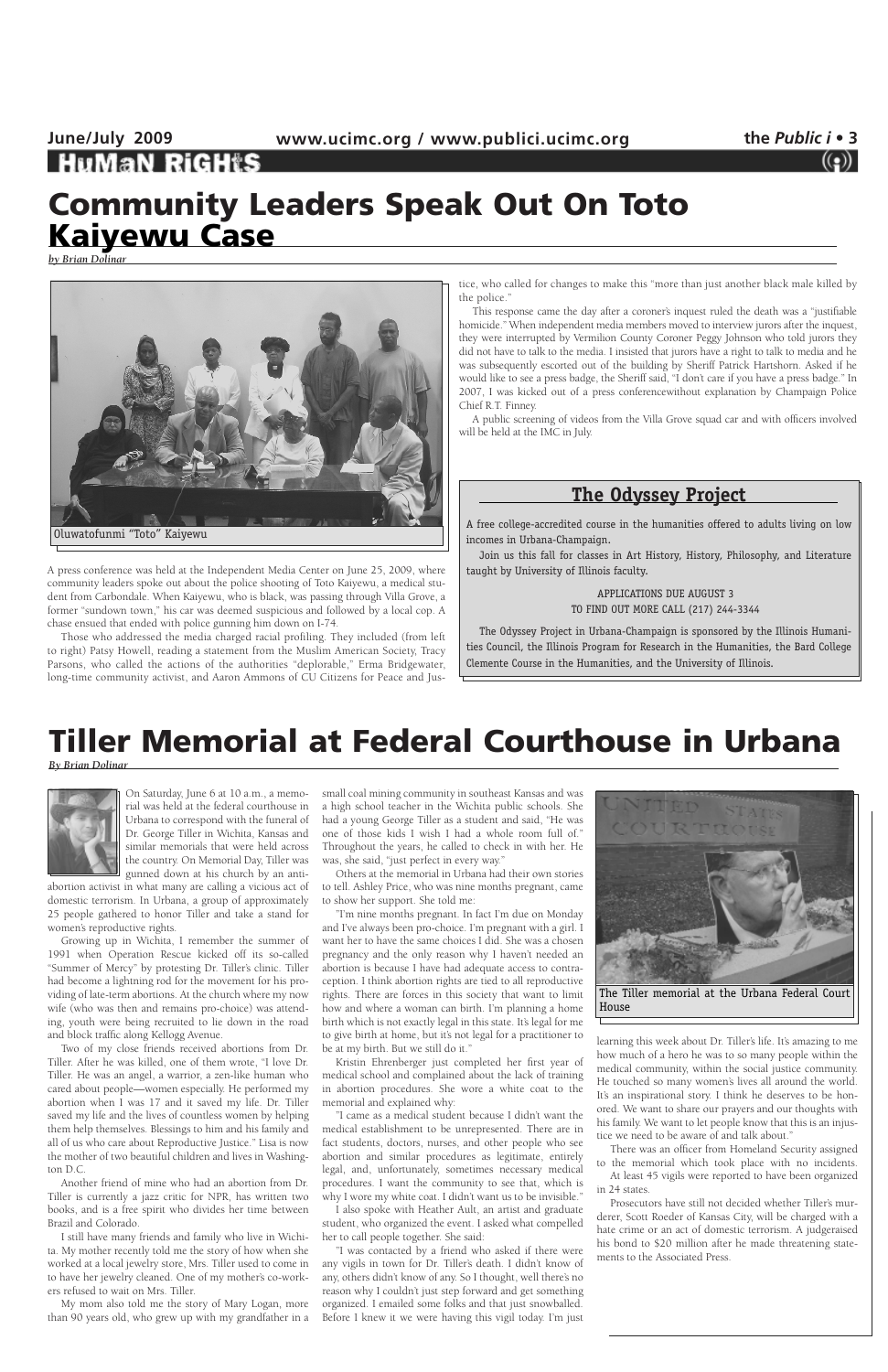

### **Alternative Solutions Without Reliance**

*By Laurel Nobilettes*

Recent closures of Autumn Glen and Gateway Studios brought a festering situation to Champaign-Urbana's socio-economic surface. Former residents of these housing complexes, unexpectedly rendered homeless, learned of the dire circumstances which the existing homeless community has been facing. Champaign-Urbana lacks adequate resources to assist episodically, periodically, or chronically homeless individuals. Serious deficits include lack of emergency shelter, especially for women, children, or couples, inadequate medical and legal help, and outreach programs that will connect those in need with the appropriate services. With impending budget cuts on the state and fed-

eral levels, services may no longer be available to meet demand.

The Urbana Champaign Continuum of Care, a cooperative amongst Champaign more and more inefficacious. Rather than County, the cities of Champaign and Urbana, and area social service providers, developed a ten-year plan to end chronic homelessness, planning to provide the homeless with "access to a coordinated array of housing options and supports that will enable them to sustain safe and decent shelter" by 2014. However, UCCC is behind in meeting several of their goals, including those set to assist two-parent households and female-headed households. This tenyear plan offers more immediate, short-term solutions, but continues to work within the framework of a consumer capitalist system that perpetuates and criminalizes poverty. Efforts become nullified as such initiatives cannot survive within this political or economic environment.

Now we are amidst an economic crisis, and an increasing number of people are being pushed into poverty and out of their homes. Capitalism is no longer the panacea, and our government is proven

depending on the state to remedy the housing situation, concerned citizens have begun establishing grassroots movements in Champaign Urbana.

The Safe Haven Tent Community, a selforganized group of homeless men and women, has created a safe, affordable, and dignified alternative. Despite opposition from the city zoning commission, which has deemed the community illegal, residents continue to demonstrate their right to have their basic life sustaining needs met.

The People's Housing Authority, born out of the First People's Potluck at the IMC, works to improve issues surrounding housing in Champaign Urbana, and participates in direct actions that prevent homelessness, like protesting evictions.

Other successful movements include:

- Mad Housers, Atlanta—construct huts and donate free of charge
- Homes Not Jails, San Francisco advocate for the use of vacant and

abandoned buildings by the homeless through adverse possession or squatting

- Dignity Village, Portland—a selforganized tent community
- Catholic Worker Movement—offers houses of hospitality to the homeless, working on principles of personalism and personal responsibility

Further organization within the homeless community is essential to huminize a dehumanized population, allowing the oppressed to shed victimization and empower themselves. Community building helps construct small-scale social support networks, necessary for the decentralization of government. Groups can work to challenge a system that denies them, reconstruction of an inclusive society.

### **Low Income Housing: Affordable For Whom?**

*By Esther Patt* 



Whether advocating relocation assistance for displaced tenants, providing services to homeless families or working on any anti-poverty effort, one reality will surely be the biggest road block. Most "affordable housing" is too expensive for low-wage workers.

More than one of every eight households in the county has income below the poverty level; yet only 19% of those households receive any help with the cost of housing. Is it any wonder that every day more than 400 Champaign County residents are homeless and close to half of the homeless are children?

Many well-meaning people seem to think that homelessness is primarily caused by substance abuse or mental illness. Not so. The leading cause of homelessness is the insufficient supply of affordable housing for the working poor. To afford a cheap two-bedroom apartment in Champaign-Urbana, a household must have an income of at least \$26,000 which is 47% above the poverty level for a family of three. More than one-third of households have incomes lower than that.

Sadly, our nation's love affair with home ownership plays a big role in causing homelessness. Given a choice between spending \$15,000 to pay the down payment for one family to buy their first house or to subsidize rent for a lower income family for 4 years, most government officials will choose the down payment. Home ownership programs help revitalize neighborhoods, eliminate blight, and provide real housing stability for program participants.

#### **THE POOR AND MIXED INCOME HOUSING**

The catch is that the local families helped with down payment assistance usually have annual incomes of \$35,000 or more while the households needing rent subsidy earn half that amount or less. The U.S. Department of Housing and Urban Development (HUD) uses the term "lowincome" to describe households who earn 80% of the area median income. For a family of three in Champaign County, that's \$45,000 a year.

What about all the hard-working people who make only \$14,000–\$16,000 a year at their full time jobs? Where do they live?

The tiny supply of housing for the poor has been shrinking at the same time that the need has grown. Approximately 1,300 households in Champaign County receive rent subsidies through the Section 8 program. That includes the people who were forced to relocate from the 340 units of subsidized housing, both public housing and privately-owned buildings that have been demolished in the last fifteen years. The replacement housing for these apartment complexes is called mixed income housing and affording rents for even the "low-income" apartments requires an annual income of about \$26,000.

For example, Crystal View Town Homes, now under construction to replace Lakeside Terrace Apartments in Urbana, will have 7 market rent apartments, 35 apartments that are affordable to households earning 60% of area median income, 25 apartments for families at 50% of area median and 7 apartments for those with income at 30%. These percentages translate into dollar amounts of annual income—\$33,750, \$28,000 and \$16,875 respectively.

Since most apartments in Champaign-Urbana are affordable for people who earn \$28,000–\$33,750 why are federal, state and local tax dollars, including federal tax credits for the developer, being poured into this project? The same question can be asked about the other tax credit housing complexes in our community. Oakwood Terrace, Douglass Square, Towne Center, Prairie Green and Rainbow Apartments are all considered low-income housing, but a single mother with two children would have to earn at least \$13.00 an hour at a full-time job in order to afford rent at any of these places.

The only real community benefit of these tax credit, mixed-income housing complexes is that the owners are prohibited from discriminating against people because they use Section 8 housing vouchers to subsidize their rent. The same 1,300 households in the local Section 8 program whose rent would be subsidized at any location they choose, make up close to half the residents of the tax credit apartment complexes. Without a Section 8 voucher, no poor family could afford the rents.

It would be a lot cheaper if the government would just ban discrimination against people on Section 8 and not

waste tax-payer money on subsidies for developers who charge the same rents as dozens of landlords who get no subsidies. When local government officials add up the number of affordable housing opportunities for very low income households, they usually double-count, adding the 1,300 Section 8 vouchers in use to the number of socalled, low income apartments that are being rented to people with those Section 8 vouchers.

#### **THE REAL NEED**

For more than 20 years, housing advocates have been saying we need "minimum wage" housing. In other words, housing must be developed that is affordable to people who earn minimum wage and are among the 89% of people in their income range who have no Section 8 voucher and cannot get any other type of subsidized housing.

In the next couple of years, the Housing Authority is going to ask the cities of Urbana and Champaign to be part-



ners in redevelopment (which means demolition) of the last two public housing complexes for families in Champaign County. Dunbar Court is a 26-unit complex in Urbana where Wright Street ends just south of Bradley Avenue. Joanne Dorsey Homes is a 67-unit complex at the intersection of Bradley and McKinley which was totally rehabbed with tax money fifteen years ago. The Housing Authority will say this housing is obsolete, that concentration of low income people in one complex is bad and both complexes should be redeveloped as mixed income housing.

Isn't it time that we ask why local tax dollars and federal tax credits are going to private developers to build replacement housing if the only poor people who can afford the new housing are people whose rent is already subsidized with tax dollars? Isn't it time to demand that government funding for affordable housing be used to help the people who can afford no housing at all?



Esther Patt is Coordinator of the Tenant Union program at the University of Illinois and has volunteered for the last 30 years at the Champaign-Urbana Tenant Union advocating better housing policies for low-income tenants.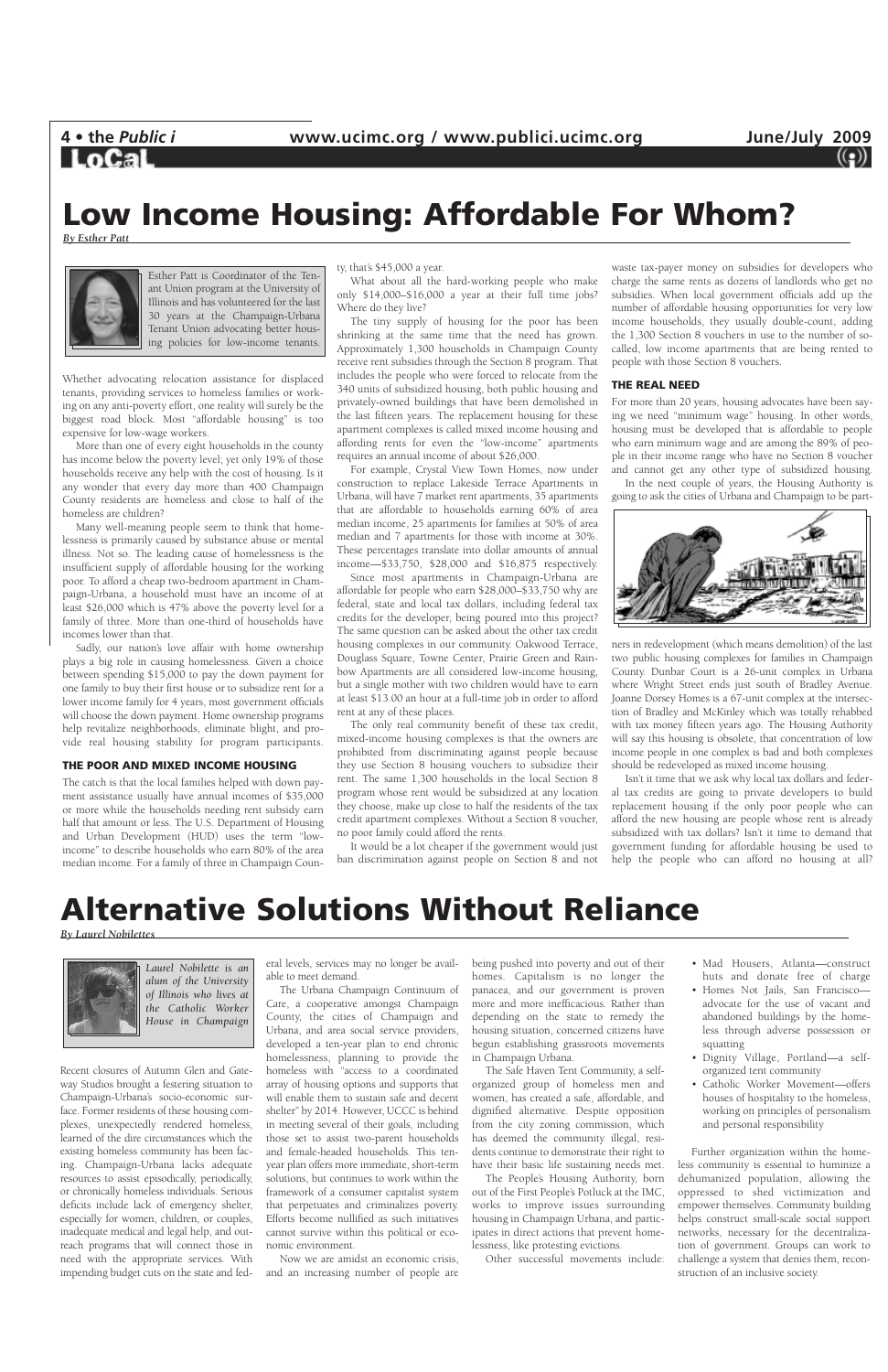LoCal

The families who lived at the Autumn Glen apartment complex in Rantoul had their lives totally upended after being forcibly removed from their homes. The residents of Autumn Glen paid an extra fee in their rent to pay for the gas bill. While the landlord took the money from the tenants, the landlord never paid the gas bill. The gas was shut off due to

non-payment. The gas shutoff allowed the city to declare the building uninhabitable and the tenants were removed from their homes.

While I've been involved with housing issues prior to this, the Autumn Glen crisis hit me personally because at least two students I taught lived in Autumn Glen. On one of my last visits to Autumn Glen, I was alerted that the landlord had chosen not to pay other bills as well. Garbage overflowed out of dumpsters and into the parking lot. Grass was knee-high. As I navigated this nightmarish scenario, I went to an apartment to speak with Ora—a mother of a student I taught. In our two-hour conversation, I learned that the landlord routinely had problems fixing the building and the tenants faced safety problems due to the deteriorating conditions. She was very adamant that the tenants dutifully paid their bills yet they were the ones losing their homes due to the landlord's choice not to use the rent fees for their purpose. Because the landlord chose not to pay the bills, Ora and her family were losing the place that they had called home for the last fifteen years. Ora and her family have been pinballed around and are still looking for permanent housing because affordable housing has been rapidly decreasing for low-income families.

Another student I taught and her family have experienced similar circumstances. The family temporarily lived in a hotel and are still looking for permanent housing as they move from home to home of friends and relatives willing to take them.

The stress and upheaval of forcible removal, especially when the tenants were not at fault, is something almost beyond comprehension for most people who have not had direct experience of it. The palpable fear, anxiety and anguish that Ora felt were very clear as we sat in her living room talking about what she was going to do. I couldn't even begin to imagine the emotions her son was dealing with as he, not only had to worry about tests, grades and homework, but also about where he was going to be living once Autumn Glen closed.

The housing crisis very clearly impacts the classroom. Between frequent absences due to consistent moving in search of housing, incomplete assignments, the understandable lack of attention/focus when in attendance and acting out with negative behaviors as an outlet to deal with these complex emotions, student success is extremely compromised. Having worked with other students facing housing precarity, I have seen how it can negatively impact their willpower and self-esteem to believe that they can successfully achieve goals. Academic success is already hard enough without having this extra stress compounded on them.

The housing crisis will continue to impact communities and have unseen consequences like their children's education being attacked. The already very limited services to aid the displaced are being stretched past their limits and the need for assistance has been called "tremendous" by the Community Service Center in Rantoul.

As a fellow activist in the housing struggle stated: "Our working class brothers and sisters…can do everything expected of them and still their wellbeing as well as that of their loved ones is at the mercy of a system that puts profit and property before human need."

### **Autumn Glen: A Teacher's Perspective**

*By Neil Parthun* 



#### **FIRST PRINCIPLES**

Food Not Bombs is an all-volunteer global movement that shares free vegetarian meals as a protest to war and poverty. Each chapter collects surplus food that would otherwise go to waste from grocery stores, bakeries and markets, sometimes incorporating dumpster diving, then prepares community meals which are served for free to anyone who is hungry. The central beliefs of the group are:

- If governments and corporations around the world spent as much time and energy on feeding people as they do on war, no one would go hungry.
- There is enough food in the world to feed everyone, but too much of it goes to waste needlessly, as a direct result of capitalism and militarism.
- Vegan food is both healthy and nonviolent.

Food Not Bombs works to call attention to poverty and homelessness in society by sharing food in public places and facilitating gatherings of poor and homeless people.

Anyone who wants to cook may cook, and anyone who wants to eat may eat. Food Not Bombs strives to include everyone.

#### **HISTORY**

Food Not Bombs began in the early 1980s in Cambridge, Massachusetts, USA, a city adjacent to Boston, when a group of anti-nuclear activists, who were protesting the nearby

Seabrook power plant, began spray-painting the slogan "Money for food, not for bombs" around the city. The slogan was shortened to "Food Not Bombs", and it became the name of their group. Soon after, they decided to put their slogan into practice. At a meeting of wealthy bank executives who were financing nuclear power projects, the group showed up and started handing out free food outside to a crowd of three hundred homeless people. The action was so successful that the group began doing it on a regular basis, collecting surplus food from grocery stores and preparing it into meals.

In 1988, a second chapter of Food Not Bombs was formed in San Francisco. Nine volunteers were arrested on August 15, 1988. Mayor Art Agnos initiated the first confrontation by using riot police to shut down a Food Not Bombs serving at Golden Gate Park. By the end of the month city police had made 94 arrests. New groups started in Washington D.C., Vancouver, B.C., Long Beach, California and more than 10 other cities. The next summer police tried to drive the homeless from the city. Homeless people started a tent city across from City Hall and invited Food Not Bombs to provide food. Food Not Bombs moved onto Civic Center Plaza and started providing free vegetarian food 24/7 for the next twenty seven days until Agnos sent in the Riot Police driving everyone off the plaza. Conservative Mayor Frank Jordan succeeded Agnos and tension continued between Food Not Bombs and the Office of the Mayor. Jordan made over 700 felony arrests of Food Not Bombs members. With each wave of arrests the local group expanded. With crowds of hundreds of people at each serving, police action was difficult. Members of Food Not Bombs began videotaping police actions in 1989 and using the court system to try to undermine Police efforts.

#### **POLICE OPPOSITION**

During the 1990s a number of Food Not Bombs groups faced opposition from local law enforcement, which dissipated after politicians began to publicly support the group. When volunteers with Boston Food Not Bombs were arrested, city council members came out and served food with the group to show their support. They were never arrested again. In the San Francisco election of 1995, mayoral candidate Willie Brown pledged to stop arresting members of Food Not Bombs. Brown won the election and the Police made only a few more arrests. Food Not Bombs co-founder Keith McHenry was arrested on June 27, 1997 for trying to bring food to a protest at the National Conference of Mayors. In part because of the media attention in San Francisco, chapters began springing up all over the. country.

Food Not Bombs grew throughout the 1990s, and held four international gatherings: in San Francisco in 1992 and 1995, in Atlanta in 1996, and in Philadelphia in 2005. The 1995 International Food Not Bombs Gathering took place in and around United Nations Plaza in San Francisco at the same time the world was celebrating the 50th anniversary of the founding of the United Nations (at a historic conference in San Francisco).

Chapters of Food Not Bombs were involved in the rise of the Anti-Globalization Movement in the late 1990s, leading to the Asia-Pacific Economic Cooperation resistance in Vancouver in 1997; the June 18, 1999 International Carnival Against Capitalism; and the so called "Battle of Seattle" later that year, which shut down the World Trade Organization meetings. Food Not Bombs helped start the Low Watt FM Free Radio, the October 22nd No Police Brutality Day, and Homes Not Jails during the San Francisco days.

#### **FOOD NOT BOMBS SERVES A MEAL IN A PUBLIC PARK.**

Today, there are more than 400 chapters of Food Not Bombs listed on the www.foodnotbombs.net website, with about half the chapters active outside the United States. Food Not Bombs has a loose structure: every chapter of Food Not Bombs embraces a few basic principles, and carries out the same sort of action, but every chapter is free to make its own decisions, based on the needs of its community. Likewise, every chapter of Food Not Bombs operates on consensus. Besides collecting and distributing food for free, many chapters of Food Not Bombs are involved in community anti-poverty, anti-war and pro-immigrant organizing, as well as other political causes.

### **Food Not Bombs**

*From Wikpedia*

CU Food Not Bombs serves a FREE meal to anyone and everyone in Champaign's Westside Park, on the corner of State St. and University Ave., every Saturday at 5 pm. All are always welcome.





*Neil Parthun is a Social Studies teacher at J. W. Eater Jr. High School in Rantoul.*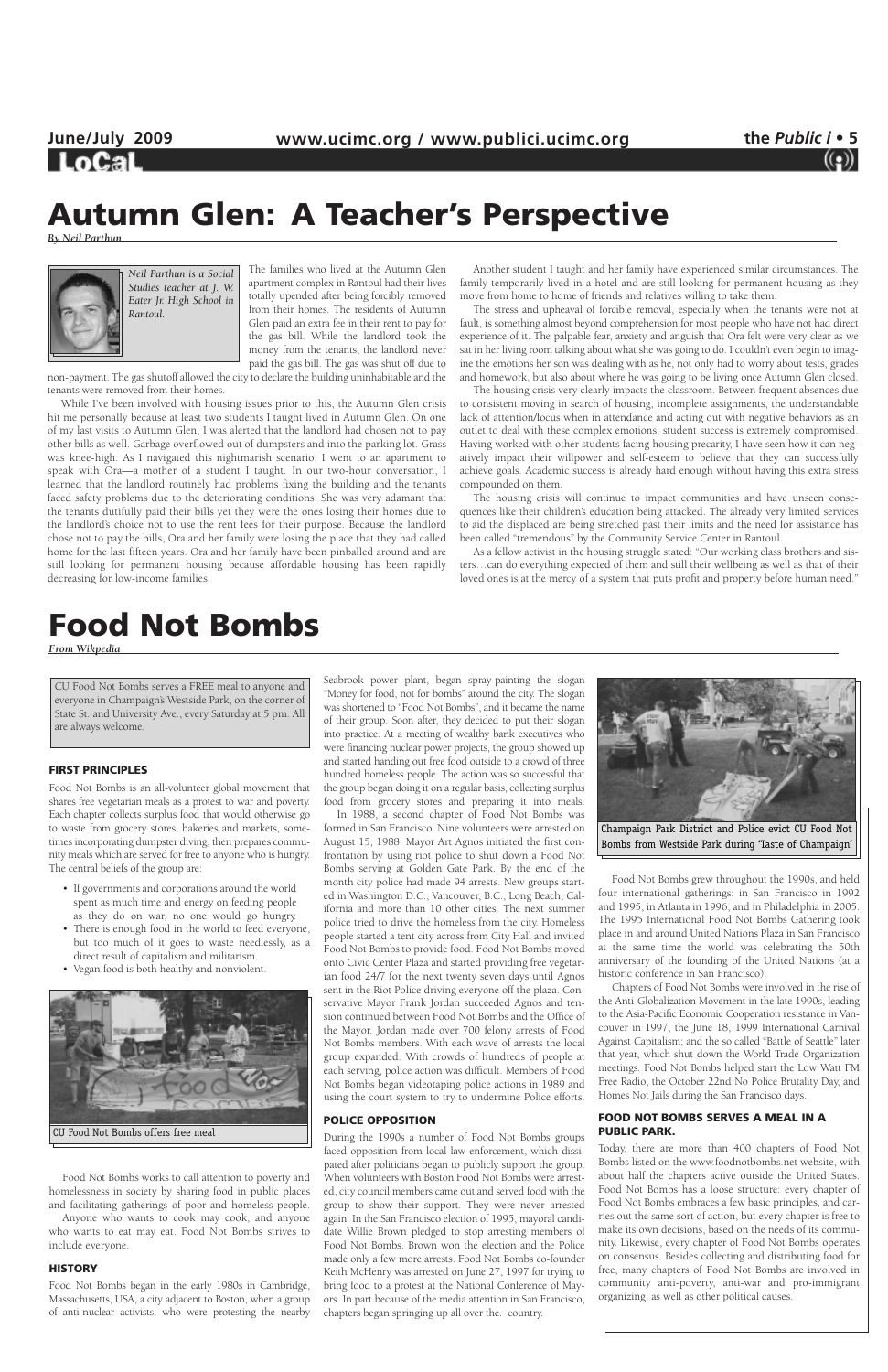### **Afghanistan, a Beautiful Place Now Covered in Landmines**

*by Margaret Fitzpatrick* 



After 30 years, Champaign native and Gulf War veteran, Shaheen Shorish, still vividly recalls the blood-soaked Persian carpets prominently displayed on the lawns of the royal palace in Kabul in 1978. The perpetrators of the Soviet-backed coup d'état, that unseated recent royal usurper, Mohammad Daoud, and resulted in the slaughter of his entire family, displayed the proofs of their murderous actions with evident pride. In a matter of hours, Afghanistan had become a very unsafe place for everyone living there and the Shorish family was forced to flee. During the events leading up to the 1979 Soviet invasion, fiveyear-old Shaheen, her Michigan-born mother, her Afghan father, and her brother escaped on the last commercial flight ever to depart from the Kabul International Airport. They fled throughout Europe until they were at last able to return to the safety of their Champaign home.

interpretation of Shariah (Islamic law) soon proved even more divisive and destructive than any previous tyranny. The Taliban's subsequent policies subjected the female half of Afghanistan's population to a reign of gender-based terror, unprecedented in the history of the region or the world. Educated Afghans, such as the Shorish family, did everything they could think of to alert the rest of the world to the misogynistic madness. But, Shorish says, "It was like someone screaming in space with no one listening, no one hearing.'

In the years following the Soviet takeover, many members of the Shorish family's Tajik ethnic group campaigned to sound an international alarm about the globally strategic significance of the precariousness unfolding in Central Asia. After the Soviets were driven out of the region by U.S.-backed Mujahedeen guerilla warriors, the 1996 ascendance of the Taliban briefly seemed to many to be an improvement over the Soviet occupation. Tragically though, the harsh Taliban

"If the U.S. had been focused on the Taliban, we could have conceivably prevented 9/11, or some aspects of it," says Shorish. "If only the U.S. had understood sooner. . ." she trails off, her brow furrowed in thought.

The most famous Tajik to try to warn the pre-9/11 world of the dangers of militant fundamentalism was the late General Ahmad Shah Massoud, widely revered as "the lion of Panjshir" and credited by many with driving the Soviets out of Afghanistan, thus ending the Cold War in Central Asia. In a press conference televised from Paris in April of 2001, Massoud warned President Bush that if the United States and the West did nothing to rebuild Afghanistan and restore peace, "they would bear the consequences." It appears Massoud's warning fell on deaf ears. He was assassinated by al-Qaeda operatives on September 9, 2001, just two days before the Twin Towers toppled. Shorish surmises that one reason for the U.S. nonresponse to Massoud's pleas may have been because the U.S. was interested in building an oil pipeline through the region.

Shorish's aunt, Dr. Zeiba Shorish-Shamley, was in some ways more successful than Massoud in conveying her warnings to the West, and in obtaining help to fight the Taliban. Her hard-won success was in a small way attributable to the timely intervention of her Washington, D.C. hairdresser.

"I'm always grateful to the United States. . ." she says. "It's my home… They let us back in, they facilitated our early reentry (after the coup)… Because of what I witnessed in Afghanistan, that violence, the lack of government, the sudden secrecy… I have always had a strong appreciation for this country's freedoms. I did want to give back and I did enlist in the Navy as my way of paying a debt and as my way of defending the Constitution. I know that does sound old fashioned, but it's something I really believe in."

"It's funny how things get done in politics," Shorish says, recounting the chain of events that led to the Feminist Majority Foundation's assistance. Shorish says her

aunt was at her hairdresser's, complaining that she couldn't get anyone to pay attention to the increasing abuses of the Taliban. In particular, she was concerned that the United States was on the verge of acknowledging the Taliban as a government. This was when the hairdresser said, "Don't worry, I know someone who can help you." The next day the hairdresser spoke to another client, a politician who was concerned with international women's rights. Soon, the politician met Shorish's aunt and introduced her to Jay Leno's wife Mavis, and the Feminist Majority Foundation.

Subsequently, Dr. Shorish-Shamley testified before the United States Congress and the United Nations that rape is a war crime and that the violation of women's rights cannot be tolerated if any lasting peace is it to be achieved. Building on the ideals of Dr. Shorish-Shamley and other international feminist scholars, the Feminist Majority Foundation recently launched a new international public educational campaign, exhorting President Obama, Vice President Biden and Secretary of State Hilary Clinton to stabilize Afghanistan and defeat terrorism by focusing on educating and defending the rights of women and girls, rather than by continuing to re-arm warlords.

"The way the Taliban treat women," Shorish says, "that is not part of Afghan history. That is not part of Islam."

Shorish further says that the impediment to gaining rights for Central Asian women is that they are largely unaware that they have rights to begin with. "If you're not Afghan … they're not going to listen to you. So the best way, if they're Muslim, is to say, 'You do have these rights according to the Qu'ran.' … The Taliban use religious nonsense to keep women down, so you have to use the Qu'ran to fight that," Shorish says.

Hailing from the ancient,

cultured and prosperous city of Herat, Shorish says that members of the Tajik ethnic group to which the Shorish family belongs have always been vocal opponents of the Pashtun-dominated Taliban. With a centuries-old tradition of literature and learning, Shorish explains that the people of Herat were generally too well-educated to be drawn into the misogynistic and genocidal ideology espoused by the Taliban.

"The problem now is that so many people have been raised in a war zone," Shorish says. "They've been taken from their families and sent to Pakistan, where they have grown up in madrassahs, learning nothing but how to fight," and how to justify fighting by misquoting the Qu'ran, she says.

As much as Shorish endorses humanitarian aid for Afghanistan, she states emphatically, "Afghanistan needs to help itself from within… Women need to be educated. As soon as women are educated, they can start fighting. And they will. Afghan women are notorious for fighting for themselves and their families. But first they have to know they have rights. Then there will be no stopping them." Despite the disappointments she has sustained from

her father's ancestral homeland and from her own native United States, Shaheen Shorish is a remarkably calm, gentle and grateful woman with abiding tenderness and loyalty towards both America and Afghanistan.

Commencing July 24, 1990, Shorish began a tour of duty with Helicopter Combat Support Squadron 4 in Sicily, Italy. In early 1991 she was deployed to Bahrain for Operation Desert Storm, a successful United Nations-led defense of the tiny Persian Gulf nation of Kuwait against an aggressive occupation by its much larger neighbor Iraq.

"I'd like to film a documentary on Afghanistan," Shorish says.

She also hopes to travel there soon, but "that does depend on the stability… It is definitely on my agenda, on my to-do list… I've not been able to go back since I was a child."

Shorish's final memories of Kabul are dark ones of the coup d'état as experienced by her five-year-old self. "My first memory would be the tank blocking traffic, the tank that appeared out of nowhere… my mom said, 'That's a tank.' We didn't know why it was there on the street near us. All hell broke loose and we ran back to our apartment. I remember bombs, gunfire and concussion bombs. Do you know what concussion bombs are?"

"Concussion bombs are set to explode in the air," she explains with an unnerving authority. "They shatter every plate of glass in the area, and they are meant to completely demoralize the population."

Shorish's parents, however, proceeded courageously. Back at the apartment, Shorish recalls, "Our mother covered us with a blanket and put us under a bed… Things were on fire everywhere. We had to stay away from windows." While this Michigan woman spent the next 30 plus violent hours keeping her two young children alive, Shorish says that her academic father spent a good portion of the time "speaking into an old reel-to-reel tape recorder, saying the date and what was happening. He had to document it. He needed to document it."

After the shelling ceased and they were finally able to leave the apartment, Shorish says she ventured out with her family to figure out what was happening. She reports that she then saw sights no five-year-old should ever have to see. "We saw so much bloodshed, we saw the bloody carpets, we saw pieces of people hanging from trees… Talking about it sounds overly dramatic, but we saw all of that. There were tanks everywhere. There was no glass."

She remembers seeing the courtyard where they had once played, emptied of children, all of the children either dead or having fled. She says that once they saw the bloody carpets and understood that a coup d'état had taken place, they knew they would have to flee, too.

"My parents made a smart decision to get out," Shorish says. "I don't think it mattered what a person's political leanings were at that moment, we were probably going to be killed if we stayed."

While Shorish will never forget this hellish interlude, she says she also remembers and misses many wonderful things about her father's birthplace. "I remember what Afghanistan was like and I feel the sense of loss. It was world-renown for poetry. It was (part of) the Ancient Persian Empire. There is so much history there, such diverse cultures," she says. "I remember so much greenness, gigantic fruits, deer, honeysuckle… It is the land of Rumi, the land of the famous Sufis… It is a beautiful, beautiful place, now covered in landmines." Shorish talks about how valued she felt as a child in Afghanistan, and how much her mother was respected just for being a mother. She says she misses all of that, adding, "I miss peace in Afghanistan more than anything else."



Urbana resident Margaret Fitzpatrick teaches at Parkland College in Champaign, Illinois. This fall, she plans to begin her Ph.D. in educational policy studies at the University of Illinois at Urbana-Champaign.

### **Get Involved with the** *Public i*

You don't need a degree in journalism to be a citizen journalist. We are all experts in something, and we have the ability to share our information and knowledge with others. The *Public i* is always looking for writers and story ideas. We invite you to submit ideas or proposals during our weekly meetings (Thursdays at 5:30pm at the UCIMC), or to contact one of the editors.